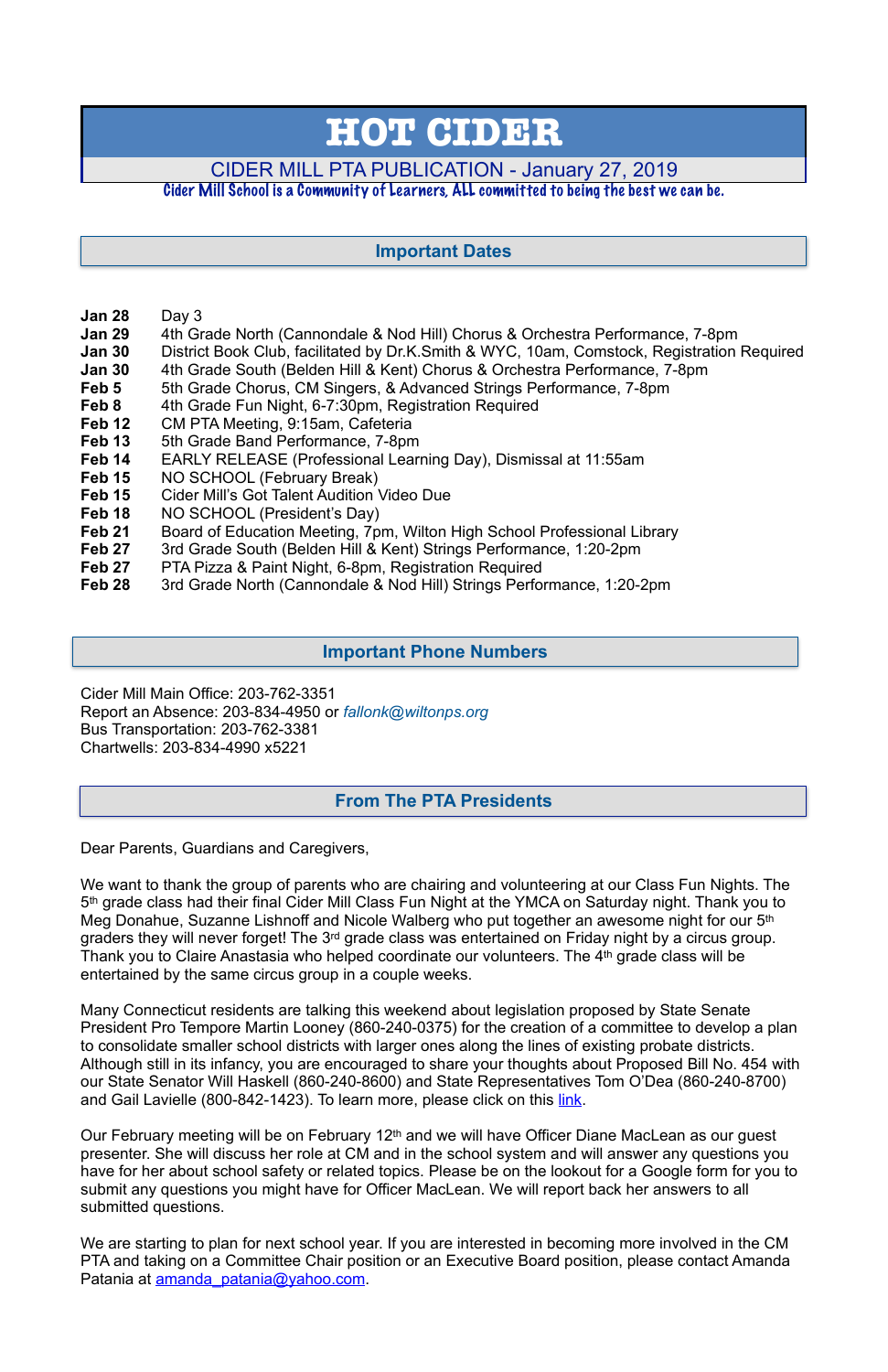Thank you again for all of your support!

Amanda Patania & Carolyn Lyon PTA Co-Presidents

Budget Spotlight

The BoE/BoF Budget Hearing for the 2019-2020 Budget will be on March 25<sup>th</sup> at 7:30pm at Middlebrook in the auditorium. All other specific information and other meeting dates can be found on the BoE website.

#### **5th Grade Yearbook Ad**

Did you know every 5th grade student receives a copy of the Cider Mill 5th Grade Yearbook? This book is packed full of photographs and memories that capture the spirit of our 5th graders. The Cider Mill PTA funds the yearbook and your ads help offset the cost of producing the book. We invite you to place an ad in the 2018-2019 yearbook. Last year over 150 ads were placed. The children will treasure the words you add to this keepsake book. Please click on the link below to fill out the form and make payment.

<https://goo.gl/forms/oUTfoSDcjucpsbNu1>

Thank you! 5th Grade Yearbook Committee

#### **District Book club facilitated by Dr. Kevin Smith and WYC ~ Wednesday, January 30th, 10am, Comstock Community Center**

We are pleased to announce a new district-wide parent book clubs on one of our favorite books, *How to Raise an Adult: Break Free of the Overparenting Trap and Prepare Your Kid for Success*, by Julie Lythcott-Haimes. Heard about the book and been wanting to read it? Have you read it and would love to discuss? Now is your chance! Space is limited to 20 people, and registration is required. Now is the time to start reading! The discussion will be facilitated by Dr. Kevin Smith and Wilton Youth Council. Book Club is for parents with children in grade K-5th.

Free; register at [RaiseAnAdultWiltonKto5.eventbrite.com](http://raiseanadultwiltonkto5.eventbrite.com/)

Sponsored by Wilton Public Schools, Wilton Youth Council, Wilton School PTA/PTSAs.

#### **A Community Conversation: CHARTING THE COURSE**

Wilton Public Schools, Wilton Youth Council and Wilton Youth Services invite you to a special 3-part series to explore the purpose of education, the importance of childhood and our community's opportunity to chart the best course for our children. The series began in November with a screening of *Race to Nowhere: The Dark Side of America's Achievement Culture*. It continues with a screening of documentary *Beyond Measure: What Counts Can't Be Counted*, and concludes with a Community

Conversation on February 25.

*Beyond Measure: What Counts Can't Be Counted*

Middlebrook School Auditorium

**Monday, February 4**

Two opportunities to participate!

**10:00 AM Screening**: [BeyondMeasureWiltonAM.eventbrite.com](http://beyondmeasurewiltonam.eventbrite.com/)

**7:00 PM Screening**: [BeyondMeasureWiltonPM.eventbrite.com](http://beyondmeasurewiltonpm.eventbrite.com/)

Register for the next screening below, and consider reading the companion book between now and then. ([beyondmeasurefilm.com/beyond-measure-book/](http://beyondmeasurefilm.com/beyond-measure-book/))

Save the date for the finale to the series, a Community Conversation. Join us on **Monday, February 25 at 7:00 PM** to share your ideas, hopes and concerns. Location and registration link to come. *Race to Nowhere* is available to rent on Amazon Prime, iTunes, YouTube and Google Play. Consider reading *Beyond Measure*.

#### **School News**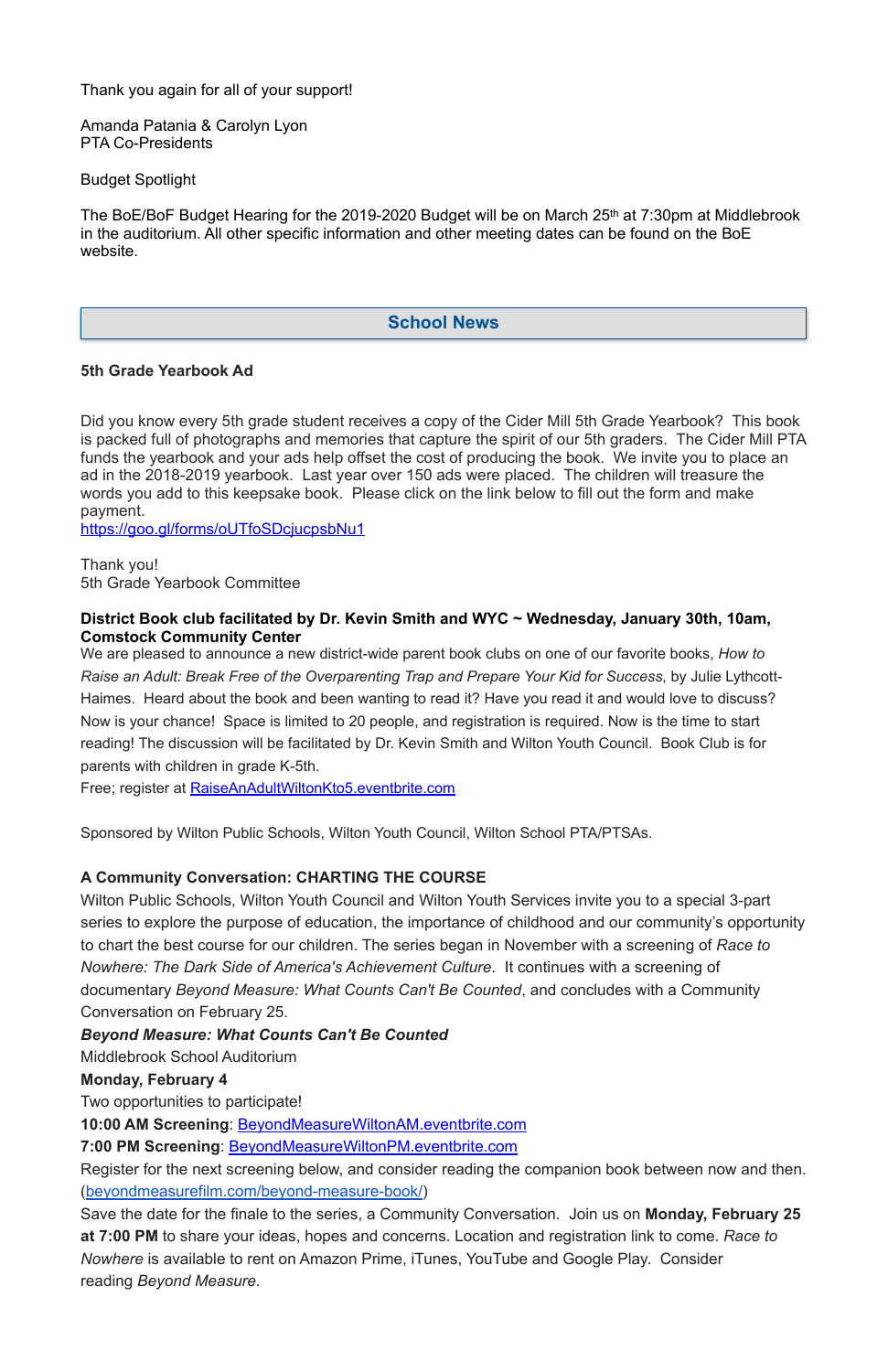#### **PTA Committee Chairs Needed ~ We Need You!**

The PTA is still in need of chairs for the important Committees listed below.

Nominating - Most of the work has been done for this school year. Easy position to complete from home.

Turnover Shop - They donate a huge amount of money to your school's PTA (last year \$45,000). The commitment is only 3 1/2 hours, once a month.

Please contact Amanda Patania, amanda patania@yahoo.com or Carolyn Lyon, [carolynlyon@optonline.net](mailto:carolynlyon@optonline.net) if interested in any of these positions.

#### **Join the PTA ~ We Need Your Support!**

Spirit Wear (also known as House shirts) can be purchased at any time throughout the year on the Cider Mill PTA site: cidermillpta.org, Your order will be delivered to your student's class within two days.

Join the PTA and gain access to our Mobile Directory! Get instant access when you join – no waiting, easy updates to address or phone number changes throughout the year! Join here, and use the code - 'wilton' [https://mobilearq.com/schooldirectory/school\\_directory\\_parent\\_register.html](https://mobilearq.com/schooldirectory/school_directory_parent_register.html)  Parents please update your profiles to include email and cell phone numbers! One easy spot to register for all your kids' PTAs and make a donation at the same time! Questions? Email our Directory Chair Jennifer Wulff [jen@presto.org](mailto:jen@presto.org) (Please add support@mobilearg.com to your address book to ensure delivery of the confirmation email with temporary auto-login link.)

The PTA has a group on Facebook called Cider Mill Parent Community. It is a place where the PTA can communicate to parents, and also where parents can communicate with one another. Please check it out by clicking here: [Cider Mill Parent Community](https://www.facebook.com/groups/1168962513117647/)

# **CM Participating in Crayola ColorCycle Program**

Cider Mill is now participating in Crayola's ColorCycle program. All you need to do is bring in your used/ dried markers, dry erase markers and highlighters (all brands will be accepted) to school and drop them off in the collection box by the art rooms or in the LLC. We ship them off to Crayola where they recycle them.

#### **Get Your CM Spiritwear**

- Visit <http://www.stopandshop.com/aplus> and scroll down to the center of the page to select
- REGISTER YOUR CARD from the red box on the right marked FOR CUSTOMERS **To earn points:**
	- Use your registered Stop & Shop Card each time you shop at Stop & Shop, and you will earn CASH for our school. You can track the number of points you are earning for our school by checking your grocery receipt.
	- At the end of each month, your points are calculated and converted to CASH rewards for our school. These CASH rewards are updated monthly on the Giant A+ website beginning in November.
	- After the last day of the 2018 program, these same conversions are performed and the final school account total is posted.
	- Our school will receive one CASH awards check at the end of the program and can use this cash for any of our educational needs.

#### **Cider Mill School Store**

We are looking for parent volunteers to work in the Cider Mill School Store! The School Store is open during lunch on Mondays, Wednesdays, and Fridays. If you're interested in helping out, please email [CiderMillSchoolStore@gmail.com](mailto:CiderMillSchoolStore@gmail.com) to get onto our email volunteer list and to find out how to sign up for shifts throughout the school year!

#### **Find Us on Facebook!**

#### **Stop and Shop Rewards Program**

CIDER MILL SCHOOL – (**ID#: 40341**) has the opportunity to participate and earn CASH from A+ School Rewards, a great fundraising program run through our local Stop & Shop!

#### **To participate:**

#### **Lost and Found ~ Cider Mill**

There are two L&F locations in Cider Mill. One is at the doorway where you go to the playground, on the

#### **Ongoing School News**